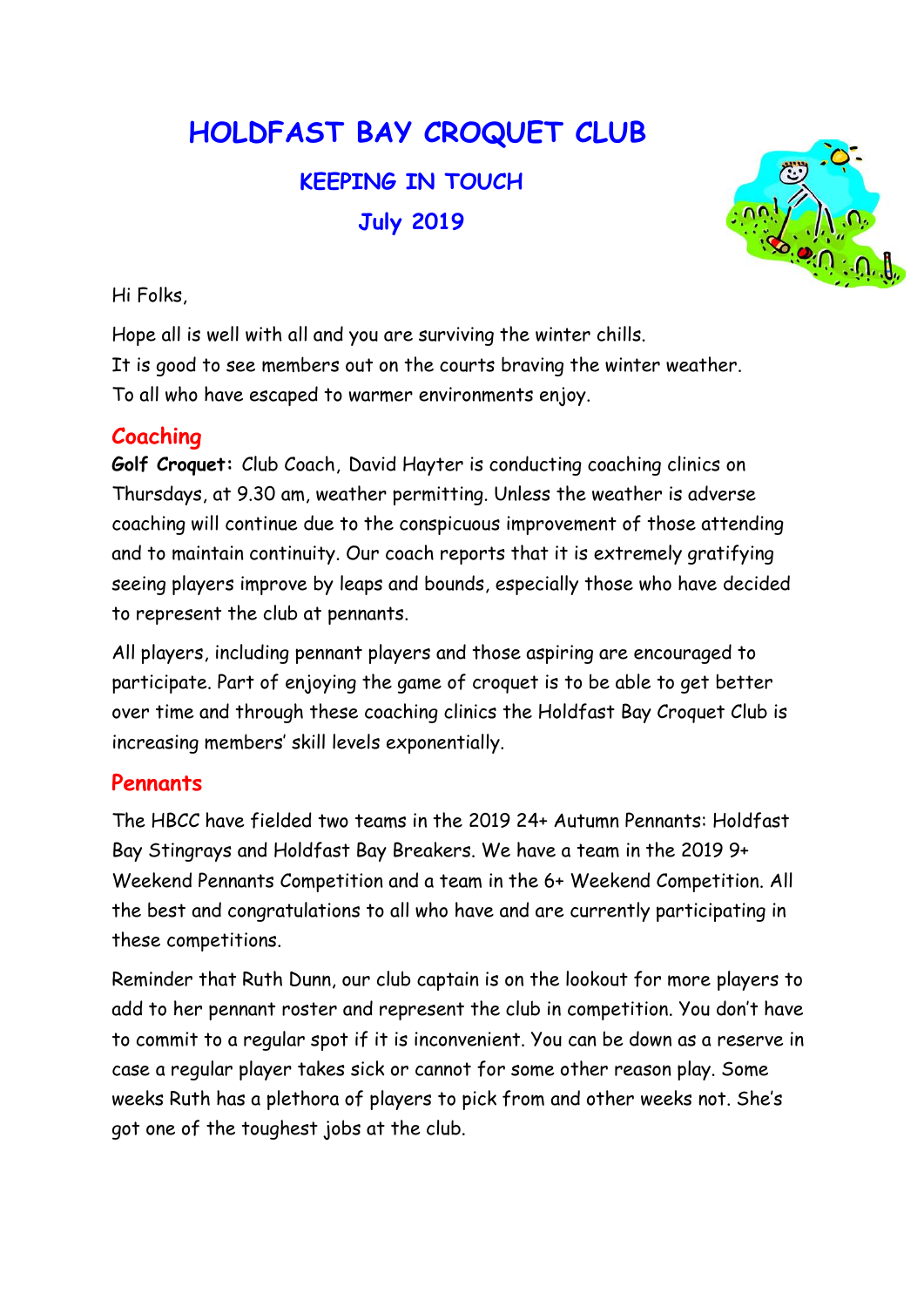The Autumn pennants season is coming up and this is your opportunity to improve your skill level. If interested speak either with HBCC Manager, David Hayter or Club Captain, Ruth Dunn.

#### **Results**

 $\square$ 1<sup>st</sup> June 9+: HB Breakers Vs Brighton – 1/17 to 5/34

□ 3<sup>rd</sup> June 24+: HB Stingrays Vs HB Breakers – 3/32 to 3/27

The 3rd of June 24+ match was of great interest to the committee, Club Coach, David Hayter and Club Captain, Ruth Dunn. This was because it had both Holdfast Bay teams pitted against one another.

Last year there was an inequity in the skill level of our two 24+ teams and the committee was determined that this was not to re-occur this year. This result demonstrates that the initiative by our committee and instigated by Club Captain, Ruth Dunn is reaping rewards. At the end of the day only 3 hoops separated the teams. It demonstrates that the teams are near equal in strength. There will be some player movement between the teams but Club Captain, Ruth Dunn will be keeping a weather eye out for this so that each team has players that allow each team to maintain a near-same skill level.

#### NEWSFLASH

As this newsletter was going to print Holdfast Bay Breakers 9+ scored a convincing win over Millswood, 5/29 to 1/20. This is an outstanding result for our club and congratulations to Breakers players: Ruth Dunn, Marion Sala, David Gabarreta and Susan Dunsby. Well done people.

#### Social Play (Wednesday, Friday, Saturday)

Well done to all who are continually venturing to the courts during our winter season. The weather can sometimes test us but Holdfast Bay is renown for its resilience and determination.

The committee is currently considering the re-introduction of an internal tournament. These are common at other clubs and were at Holdfast Bay until the membership dropped to a level that made an internal competition untenable. The structure of the tournament(s) could be on a handicap model where the skill level of players are adjusted using handicapping. This would make it possible for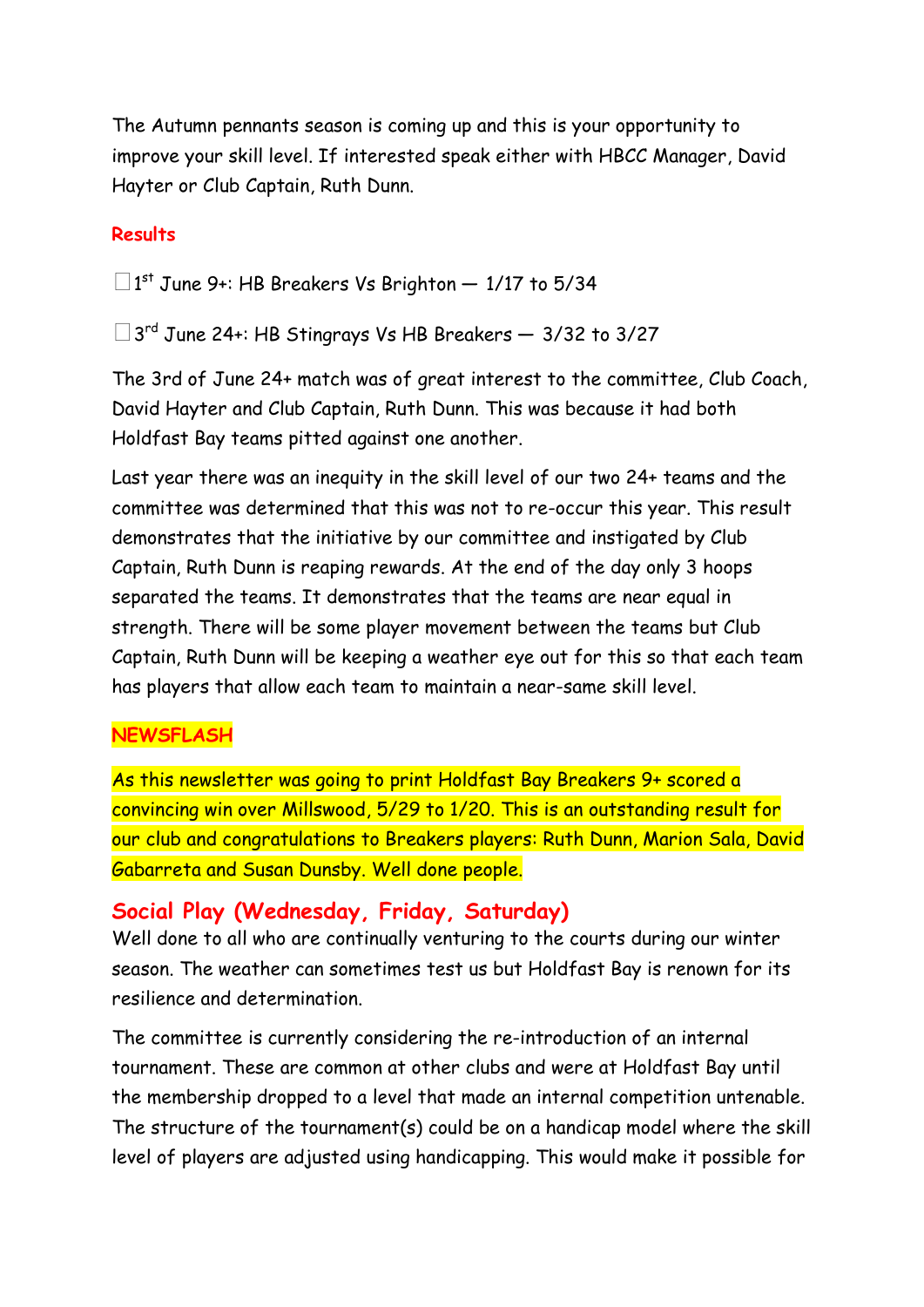a high handicap player to beat a low handicap player and therefore even up the contests. Handicap tournaments are run at most clubs and are popular because anybody, regardless of skill level can play and win. Members will be surveyed to gauge interest.

From an approach from another local club the committee is considering creating a local shield competition. These were common when there was a multitude of clubs; the most famous being a shield where Prospect, Fitzroy and Sefton Park clubs vied against each other, each year. The committee is considering something along the same lines with Holdfast Bay CC, Marion CC and West Lakes CC. It will be a casual competition, more fun than serious and the committee hopes that members will be enthusiastic about this initiative. Members will be surveyed to gauge interest.

# Sausage Sizzle

Our last Sausage Sizzle was held on Sunday 30<sup>th</sup> June at Bunnings, Marion. Gross takings were \$1816, resulting in a profit of \$1310.

A 'Mention in Dispatches' for HBCC members including Clem, Janice, Paul, Val, Trish, Janus, David and Colin, who helped on a very busy day, starting at around 7.00am, then setting up the stall at Bunnings, working all day on the stand and then assisting in cleaning up back at the club. Special thanks also to Janice Graves and Colin for working both morning and afternoon. Sundays at the sausage sizzle are mayhem and thanks go out to all the other 'sizzlers' who assisted. If you can spare a few hours every couple of months or so this would ease the workload on the regulars.

HBCC Manager's note: Thanks must also go to HBCC Secretary, Margaret Frost. and Jenny who tackled the unenviable job of slicing around 40 kilos of onions for the sizzle and after an hour or so were swimming in their own tears.

What a team of people we have here at Holdfast Bay! I'm very honoured to be the manager of such a brilliant croquet club with such an outstanding group of people. Margaret is always looking for people to assist her with our events that we have every three months or so. Please consider donating just a few hours of your time to help her out.